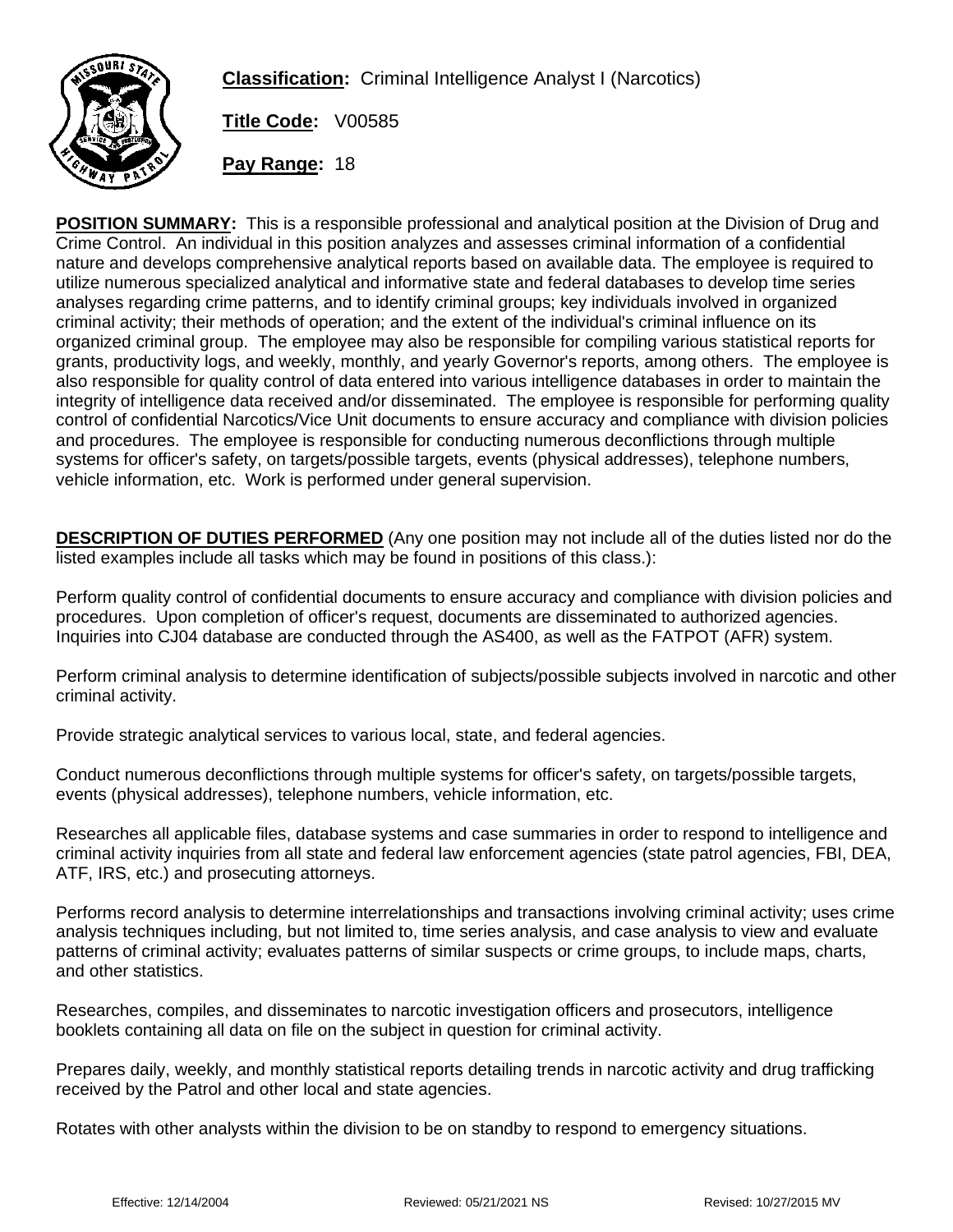## **Classification:** Criminal Intelligence Analyst I (Narcotics) **Page 2** Page 2

Serves as liaison for MoSPIN (Missouri Statewide Intelligence Network), Midwest HIDTA (High Intensity Drug Trafficking Area), and MOCIC (Mid-States Organized Crime Information Center).

Maintain secure storage of confidential defendant files which include filing of required paperwork in the proper order to ensure the case file is complete. The case file is also updated for case year changes.

Monitor and maintain NVPS and CI20 databases for officer safety and conflict notification purposes.

Monitor DDCCNARC database for DOC threat assessments to log and maintain citizen calls to report criminal activity or answer drug related questions.

Educate DDCC officers regarding information available through MoSPIN.

Receive, review, and determine the integrity of data to be entered into the MoSPIN database from Patrol and other task force agency Narcotics/Vice Unit officers. Compile information for entry into the MoSPIN system, assuring entries are 28 CFRPart 23 compliant.

Performs other work-related duties as assigned.

**REQUIRED KNOWLEDGE, SKILLS, AND ABILITIES:** Knowledge of law enforcement terminology and narcotics investigative techniques.

Knowledge in the collection, analyzing and dissemination of criminal intelligence information.

Knowledge of modern office databases, (Microsoft Excel, Lotus 1, 2, & 3, Lotus Notes).

Ability to properly handle, store, secure, destroy, and mark classified and other sensitive documents.

Ability to work in a secure operating environment with access to classified and sensitive information.

Ability to research a voluminous amount of databases in order to find information on individuals utilizing very little previous information on the subject (e.g., telephone number only, last name, alias, etc.).

Ability to perform tedious intelligence searches while maintaining high quality control and proof reading skills in the performance of job tasks.

Ability to work under extreme pressure and time limits.

Ability to multitask and determine high priority tasks in accomplishment of daily duties.

Ability to analyze intelligence information, submitted documents and statistical data present findings of fact in written and graphic form.

Ability to organize, prioritize and plan work effectively.

Ability to gather, assemble, correlate and analyze facts and devise solutions to problems.

Ability to display a professional appearance and demeanor consistent with the expectations of the Missouri State Highway Patrol.

Ability to represent the Highway Patrol on panels, committees, task forces etc., working on Missouri's drug issues and other criminal activities.